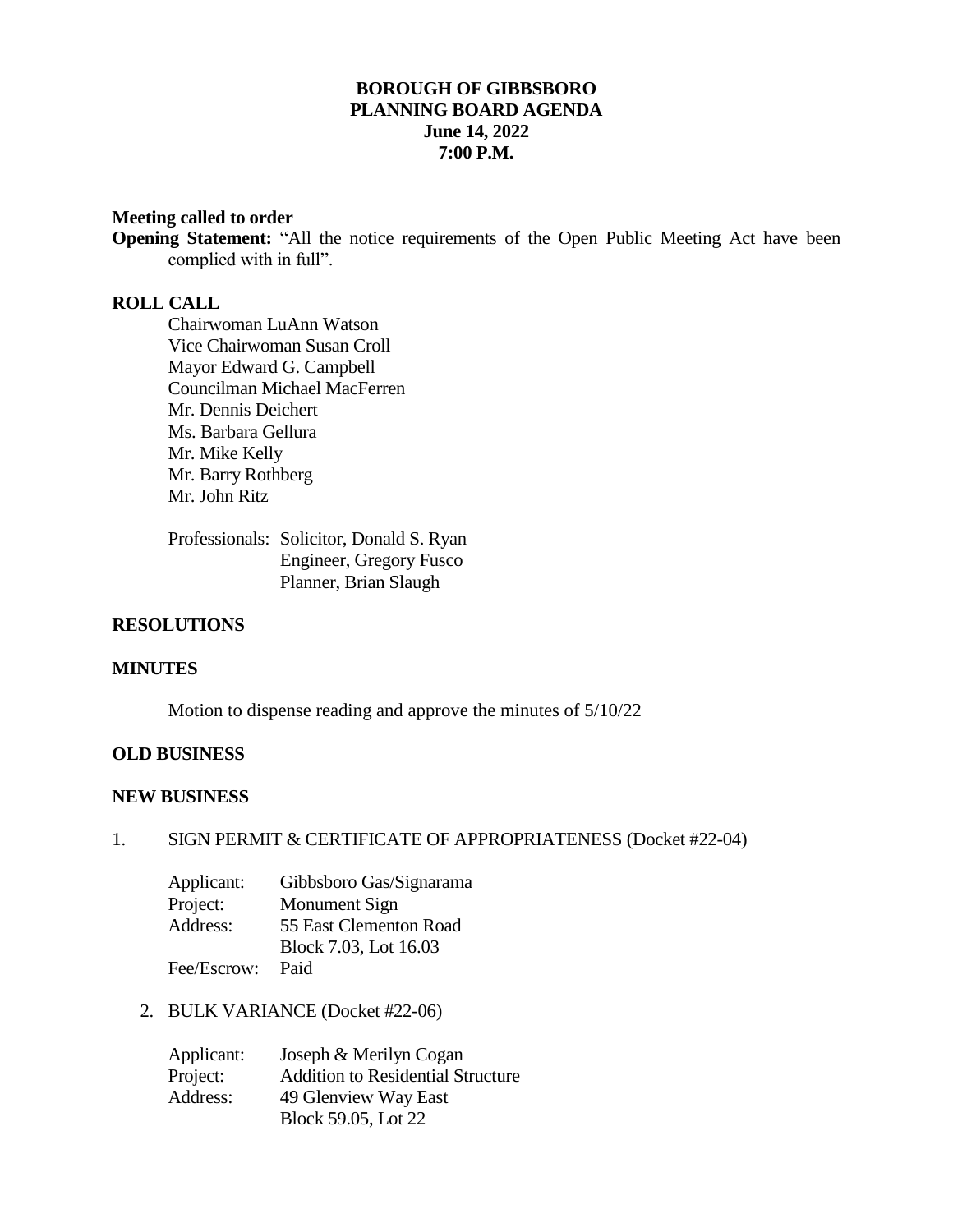Fee/Escrow: Paid

#### 3. CERTIFICATE OF APPROPRIATENESS (Docket #22-07)

Applicant: Mohamad Aboud/Pro Custom Solar Momentum Project: Installation of Solar Panels<br>Address: 25 West Clementon Road 25 West Clementon Road Block 19.01, Lot 7 Fee/Escrow: Paid

## 4. CANNABIS COMMITTEE

#### **PENDING BUSINESS**

1. CERTIFICATE OF APPROPRIATENESS (Docket #21-29)

| Applicant:  | $E \& A$ Homes, LLC                              |
|-------------|--------------------------------------------------|
| Project:    | <b>Construction of New Residential Structure</b> |
| Address:    | 60 Haddon Avenue                                 |
|             | Block 7.01, Lot 10.01                            |
| Fee/Escrow: | Paid                                             |

Planner Report, dated 12/14/21 (application deemed incomplete)

Additional plans provided by applicant on 6/2/22 to complete application

2. SITE PLAN & USE VARIANCE (Docket #22-08)

| Applicant: | Gibbsboro Gas/Gibson Associates |
|------------|---------------------------------|
| Address:   | 55 East Clementon Road          |
|            | Block 7.03, Lot 16.03           |

Development Review Meeting held on 6/6/22

3. SITE PLAN & USE VARIANCE (Docket #22-03)

| Applicant: | <b>NueroRestorative</b> |
|------------|-------------------------|
| Address:   | 36 Marlton Avenue       |
|            | Block 14.01, Lot 1.03   |

Concept Plan Review held on 5/10/22

#### **EXEMPTIONS GRANTED**

- 1. 10 Bedford Court (Joe Michielli) roof replacement/solar panel installation (5/17/22)
- 2. 175 South Lakeview Drive (Curtis & Mary Ellen Taylor) fence installation (5/24/22)